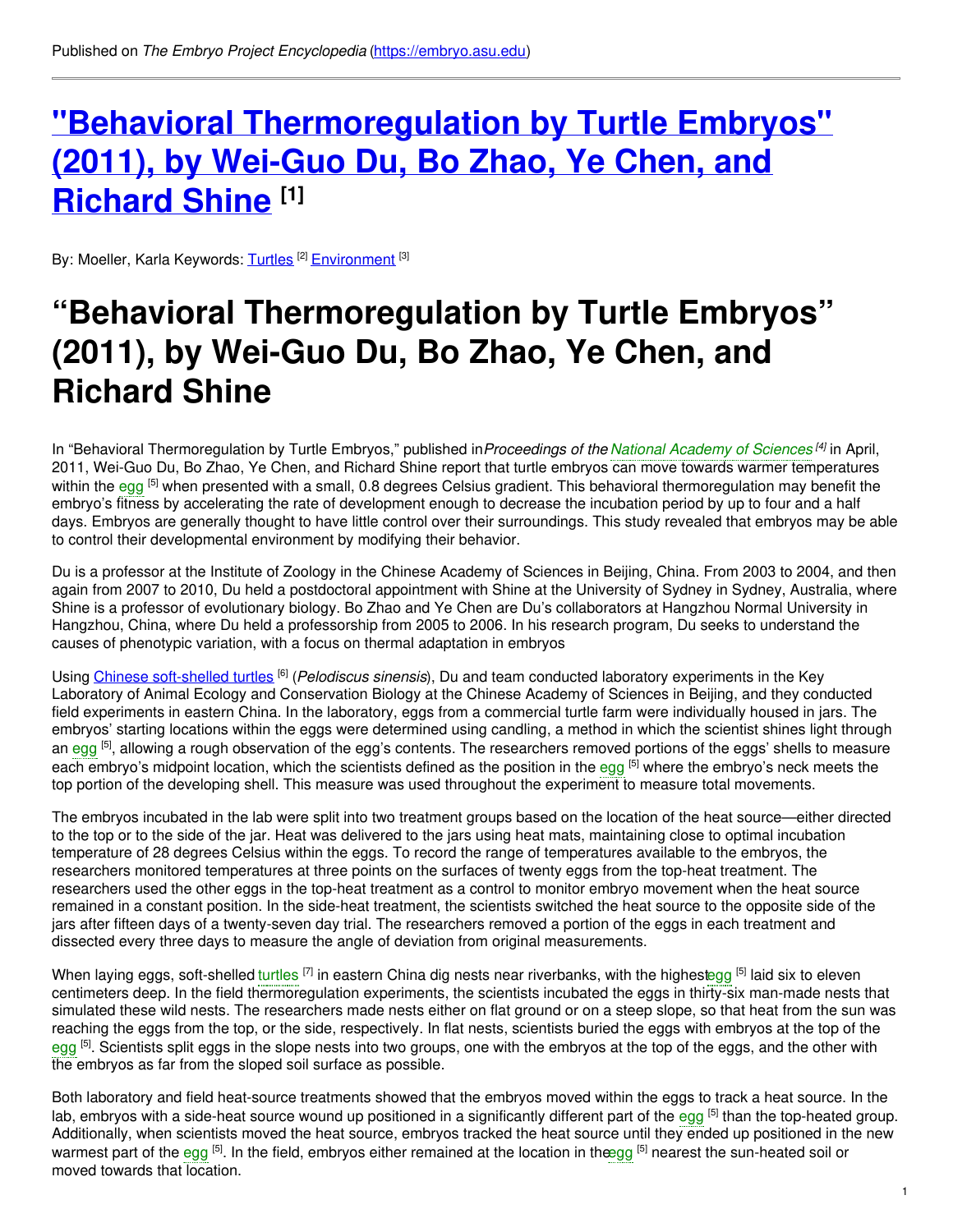These results support the hypothesis that at least one species of soft-shelled turtle embryos behaviorally thermoregulate. Although all results supported this hypothesis, side-heated laboratory embryos took up to seven days to move 180 degrees in the [egg](https://embryo.asu.edu/search?text=egg) <sup>[5]</sup> to track the heat source. Thus, the ability for accelerated development that the authors propose would depend heavily on how quickly embryos can move within their shells.

Du's work with his colleagues on embryo behavior received attention from popular science publications, including*Discover magazine* blog *Not Exactly Rocket Science.* Until this point, many have viewed embryos as helpless entities, unable to change the route of their own development. Embryonic thermoregulatory behavior indicates that embryos may be able to influence their own development time and developmental temperature, with the potential for sex ratio effects in species with temperaturedependent sex [determination](https://embryo.asu.edu/search?text=sex%20determination)<sup>[8]</sup>.

# **Sources**

- 1. Du, Wei-Guo, Zhao, Bo, Chen, Ye, and Richard Shine. "Behavioral Thermoregulation by Turtle Embryos."*Proceedings of the National [Academy](https://embryo.asu.edu/search?text=National%20Academy%20of%20Sciences) of Sciences [4]* 108 (2011): 9513–5.
- 2. Duca, Edward. "Animal Behavior: Soaking up the Heat." *Nature China* July, 2011. Doi: 10.1038/nchina.2011.48. <http://www.nature.com/nchina/2011/110706/full/nchina.2011.48.html> <sup>[9]</sup> (Accessed Septemeber 20, 2012).
- 3. Le Moine, Chris. "Some Eggs Like it Hot."*The Journal of Experimental Biology*124 (2011): iv–v.
- 4. Yong, Ed. "Turtle Embryos Bask Against the Warmest Side of Their Eggs."*Discover Magazine* Blog: *Not Exactly Rocket Science*. May 21, [2011.http://blogs.discovermagazine.com/notrocketscience/2011/05/23/turtle-embryos-bask-against-the](https://blogs.discovermagazine.com/notrocketscience/2011/05/23/turtle-embryos-bask-against-the-warmest-side-of-their-own-eggs/)warmest-side-of-their-own-eggs/<sup>[10]</sup> (Accessed September 20, 2012).

In "Behavioral Thermoregulation by Turtle Embryos," published in Proceedings of the National Academy of Sciences in April, 2011, Wei-Guo Du, Bo Zhao, Ye Chen, and Richard Shine report that turtle embryos can move towards warmer temperatures within the egg when presented with a small, 0.8 degrees Celsius gradient. This behavioral thermoregulation may benefit the embryo's fitness by accelerating the rate of development enough to decrease the incubation period by up to four and a half days. Embryos are generally thought to have little control over their surroundings. This study revealed that embryos may be able to control their developmental environment by modifying their behavior.

## **Subject**

[Embryos](https://embryo.asu.edu/library-congress-subject-headings/embryos) <sup>[11]</sup> Body [temperature--Regulation](https://embryo.asu.edu/library-congress-subject-headings/body-temperature-regulation)<sup>[12]</sup> [Turtles](https://embryo.asu.edu/library-congress-subject-headings/turtles) <sup>[13]</sup> Evolutionary [developmental](https://embryo.asu.edu/library-congress-subject-headings/evolutionary-developmental-biology) biology <sup>[14]</sup> [Evolution](https://embryo.asu.edu/library-congress-subject-headings/evolution-biology) (Biology) <sup>[15] [16]</sup> [Adaptation](https://embryo.asu.edu/library-congress-subject-headings/adaptation-biology) (Biology)<sup>[17]</sup> Animal [behavior](https://embryo.asu.edu/library-congress-subject-headings/animal-behavior)<sup>[18]</sup> [Reptiles--Eggs](https://embryo.asu.edu/library-congress-subject-headings/reptiles-eggs)<sup>[19]</sup> [Turtles](https://embryo.asu.edu/medical-subject-headings/turtles)<sup>[20]</sup>

### **Topic**

[Publications](https://embryo.asu.edu/topics/publications)<sup>[21]</sup>

#### **Publisher**

Arizona State University. School of Life Sciences. Center for Biology and Society. Embryo Project Encyclopedia.

#### **Rights**

© Arizona Board of Regents Licensed as Creative Commons Attribution-NonCommercial-Share Alike 3.0 Unported (http://creativecommons.org/licenses/by-nc-sa/3.0/)

#### **Format**

[Articles](https://embryo.asu.edu/formats/articles)<sup>[22]</sup>

**Last Modified** Wednesday, July 4, 2018 - 04:40

**DC Date Accessioned** Monday, November 5, 2012 - 19:10

**DC Date Available** Monday, November 5, 2012 - 19:10

**DC Date Created** 2012-09-20

### **DC Date Created Standard**

Thursday, September 20, 2012 - 07:00